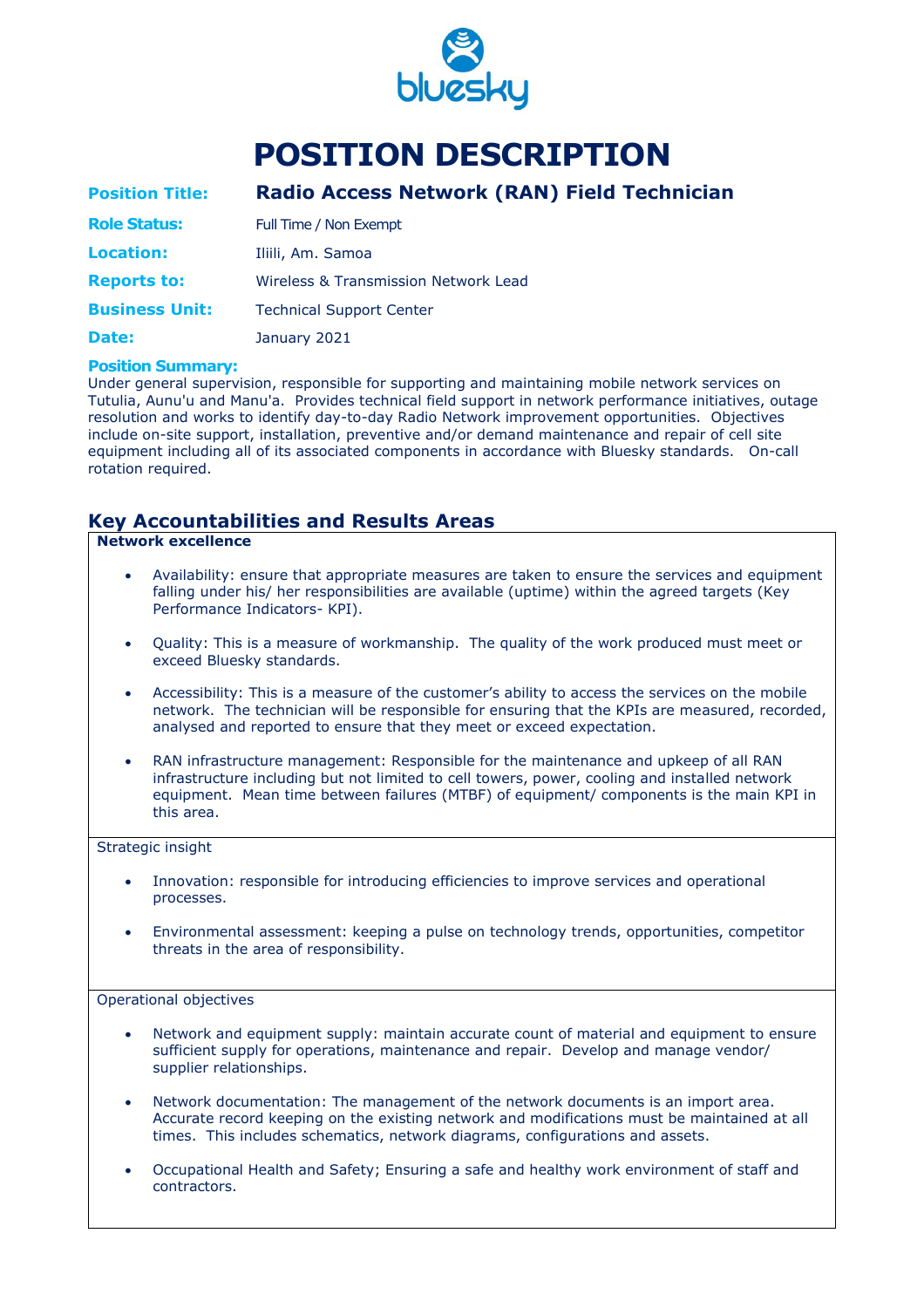

### **Major Responsibilities**

- Assist in the maintenance of mobile products by performing problem investigation, troubleshooting and testing.
- Provide prompt response to network issues and outages; conduct preventive or proactive network repair
- Assists with proper tracking and reporting of network related measurements including network health reports, Key Performance Indicators, outage reports, AAR and root cause analysis of outages, and management/ operating summaries
- Respond to, follow up, document and close all assigned trouble tickets; resolve individual customer problems
- Climb communications towers and ladders; safely work in an elevated position
- Provide technical support in installing, maintaining and troubleshooting hardware at cell sites. Respond to on site issues and resolve network outages by performing diagnostic testing, adjustment, troubleshooting, and repairs to hardware and software
- Maintain accurate inventory of cell site assets
- Provide after hours and/or weekend or holiday support (unscheduled support)
- Undertake network performance improvement (KPIs) and optimization tasks
- Implements and maintains monitoring, maintenance, and overall network performance/ reliability processes

### **Key Stakeholder Relationships**

•

| <b>Internal Stakeholders:</b> | Technical support teams<br>Access Manager and team leads<br>Customer service |
|-------------------------------|------------------------------------------------------------------------------|
| <b>External Stakeholders:</b> | <b>Customers</b><br>Site contractors<br>Local vendors and suppliers          |

#### **Key Requirements and Competencies**

| <b>Qualifications/ Experience:</b>  | Associates Degree in Telecommunications, Electronics, or<br>related field<br>High school diploma or equivalent with the required years of<br>experience<br>Minimal 2 years work experience in relevant network design<br>areas and experienced in relevant network design areas in the<br>mobile industry.                                                                                                                                                                                                                                                                                                                                                                                                                                                                                                                                                                                                                                                     |  |  |
|-------------------------------------|----------------------------------------------------------------------------------------------------------------------------------------------------------------------------------------------------------------------------------------------------------------------------------------------------------------------------------------------------------------------------------------------------------------------------------------------------------------------------------------------------------------------------------------------------------------------------------------------------------------------------------------------------------------------------------------------------------------------------------------------------------------------------------------------------------------------------------------------------------------------------------------------------------------------------------------------------------------|--|--|
| <b>Knowledge/ Skills / Ability:</b> | Knowledge of UMTS, LTE, Wireless telecom system<br>$\bullet$<br>infrastructure and network principles and design (e.g. 3G<br>and LTE radio networks)<br>In depth knowledge of Radio Access network features and<br>$\bullet$<br>functionalities (RNC, NodeB, eNodeB)<br>In depth knowledge of transmission concepts (including<br>$\bullet$<br>wireless), cell site topology, RF principles and network<br>architectures<br>Excellent knowledge of/experience with<br>$\bullet$<br>telecommunications principles and practices<br>Ability to work in a multi-disciplinary and multi-cultural<br>$\bullet$<br>working environment with highly qualified and demanding<br>colleagues<br>Be able to keep up with knowledge in this complex and<br>$\bullet$<br>fast-moving technology area<br>Has the drive, dedication and good work ethic<br>$\bullet$<br>Motivated, curious and inquisitive to learn new things and<br>$\bullet$<br>look further than own area |  |  |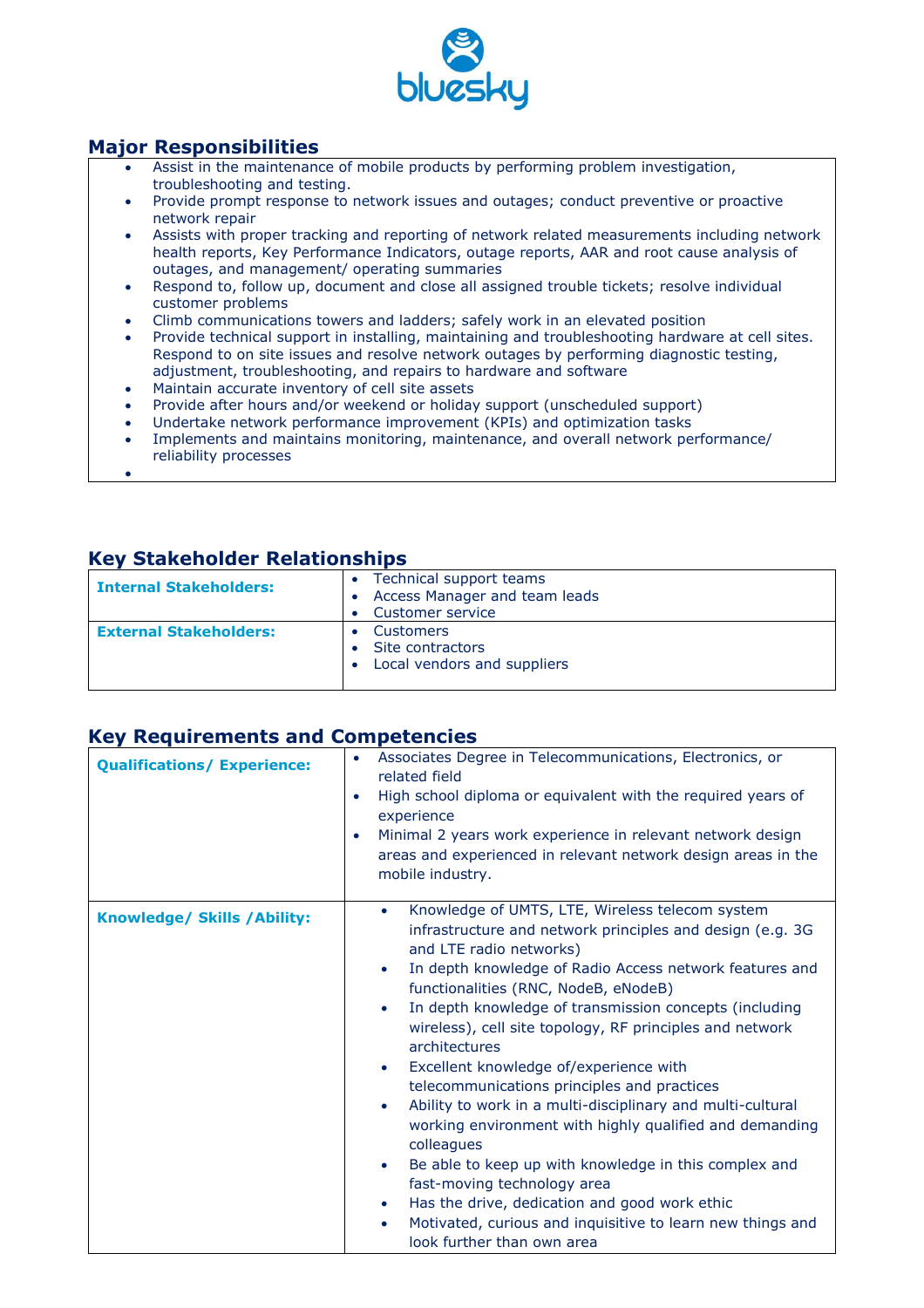

|                                     | A team player that has the capability and eagerness to<br>$\bullet$                                                                                                                                                                                                                                                                                                                               |  |  |  |
|-------------------------------------|---------------------------------------------------------------------------------------------------------------------------------------------------------------------------------------------------------------------------------------------------------------------------------------------------------------------------------------------------------------------------------------------------|--|--|--|
|                                     | quickly pick up new knowledge a fast paced, rapidly                                                                                                                                                                                                                                                                                                                                               |  |  |  |
|                                     | changing environment                                                                                                                                                                                                                                                                                                                                                                              |  |  |  |
|                                     | Strong problem analysis/solving skills                                                                                                                                                                                                                                                                                                                                                            |  |  |  |
|                                     | Strong verbal and written communications kills.                                                                                                                                                                                                                                                                                                                                                   |  |  |  |
|                                     | Good knowledge of/experience with running a RFI/RFQ<br>$\bullet$                                                                                                                                                                                                                                                                                                                                  |  |  |  |
|                                     | process and managing external suppliers and content                                                                                                                                                                                                                                                                                                                                               |  |  |  |
|                                     | providers                                                                                                                                                                                                                                                                                                                                                                                         |  |  |  |
|                                     | Valid driver's license and cleaning driving record<br>$\bullet$                                                                                                                                                                                                                                                                                                                                   |  |  |  |
|                                     | The work requires routine walking, standing, bending and<br>$\bullet$                                                                                                                                                                                                                                                                                                                             |  |  |  |
|                                     | occasionally carrying items weighing approximately fifty                                                                                                                                                                                                                                                                                                                                          |  |  |  |
|                                     | pounds.                                                                                                                                                                                                                                                                                                                                                                                           |  |  |  |
|                                     | Ability to work outdoor in varying weather conditions<br>$\bullet$                                                                                                                                                                                                                                                                                                                                |  |  |  |
|                                     | Must be physically fit to be able to climb<br>$\bullet$                                                                                                                                                                                                                                                                                                                                           |  |  |  |
|                                     | telecommunications towers and work at heights of up to<br>120 ft.                                                                                                                                                                                                                                                                                                                                 |  |  |  |
|                                     | Ability to be mentally fit to climb at such heights and being<br>$\bullet$                                                                                                                                                                                                                                                                                                                        |  |  |  |
|                                     | aware of surroundings and work being performed<br>Have manual dexterity to operate equipment and tools; to<br>$\bullet$                                                                                                                                                                                                                                                                           |  |  |  |
|                                     |                                                                                                                                                                                                                                                                                                                                                                                                   |  |  |  |
|                                     | quickly and repeatedly adjust the controls of a machine or                                                                                                                                                                                                                                                                                                                                        |  |  |  |
|                                     | a vehicle and quickly respond (with the hand, finger or                                                                                                                                                                                                                                                                                                                                           |  |  |  |
|                                     | foot) to a signal (sound, light, picture) when it appears.                                                                                                                                                                                                                                                                                                                                        |  |  |  |
|                                     | Have vision abilities for close vision, distance vision, depth<br>$\bullet$                                                                                                                                                                                                                                                                                                                       |  |  |  |
|                                     | perceptions and ability to adjust focus.                                                                                                                                                                                                                                                                                                                                                          |  |  |  |
|                                     |                                                                                                                                                                                                                                                                                                                                                                                                   |  |  |  |
|                                     |                                                                                                                                                                                                                                                                                                                                                                                                   |  |  |  |
|                                     |                                                                                                                                                                                                                                                                                                                                                                                                   |  |  |  |
| <b>Organisational Competencies:</b> | <b>Customer Service</b> - Treats all customers courteously; is<br>responsive to customer requests and elicits feedback from<br>them to monitor their satisfaction; considers both the short and<br>long-term interests of the customer in making service<br>decisions; proactively identifies customer needs and takes<br>responsibility for resolving customer complaints in a timely<br>manner. |  |  |  |
|                                     |                                                                                                                                                                                                                                                                                                                                                                                                   |  |  |  |
|                                     | Learning Agility - Demonstrates a personal learning<br>orientation; seeks and constructively uses feedback to build on<br>strengths and manage weaknesses; is curious and shares<br>learning, and in doing so creates an expectation in others to<br>seek and learn from experiences.                                                                                                             |  |  |  |
|                                     | <b>Building Collaborative Relationships</b> - Exhibits an ability to                                                                                                                                                                                                                                                                                                                              |  |  |  |
|                                     | cooperate and collaborate with colleagues across Bluesky to                                                                                                                                                                                                                                                                                                                                       |  |  |  |
|                                     | achieve shared goals; develops and maintains a range of                                                                                                                                                                                                                                                                                                                                           |  |  |  |
|                                     | internal and external networks to meet organisational                                                                                                                                                                                                                                                                                                                                             |  |  |  |
|                                     | objectives; looks for opportunities to support colleagues.                                                                                                                                                                                                                                                                                                                                        |  |  |  |
|                                     | Self-Management - Sets personal goals in line with business                                                                                                                                                                                                                                                                                                                                       |  |  |  |
|                                     | unit plans; takes responsibility for prioritising own work; looks<br>for opportunities to improve performance; is passionate about<br>achieving results.                                                                                                                                                                                                                                          |  |  |  |
|                                     |                                                                                                                                                                                                                                                                                                                                                                                                   |  |  |  |
|                                     | <b>Continuous Improvement - Looks for opportunities to apply</b><br>continuous improvement practices / principles in their work<br>area; responds to suggestions from others; applies new<br>learning so as to improve individual and team performance.                                                                                                                                           |  |  |  |

### **Compliance**

| <b>Business Compliance:</b> | Ensure sound understanding and demonstrate commitment to<br>and comply with all legislation and Bluesky policy relevant to<br>the role and all activities undertaken in the role ethical<br>performance in an effort to maintain a high standard of conduct |
|-----------------------------|-------------------------------------------------------------------------------------------------------------------------------------------------------------------------------------------------------------------------------------------------------------|
|-----------------------------|-------------------------------------------------------------------------------------------------------------------------------------------------------------------------------------------------------------------------------------------------------------|